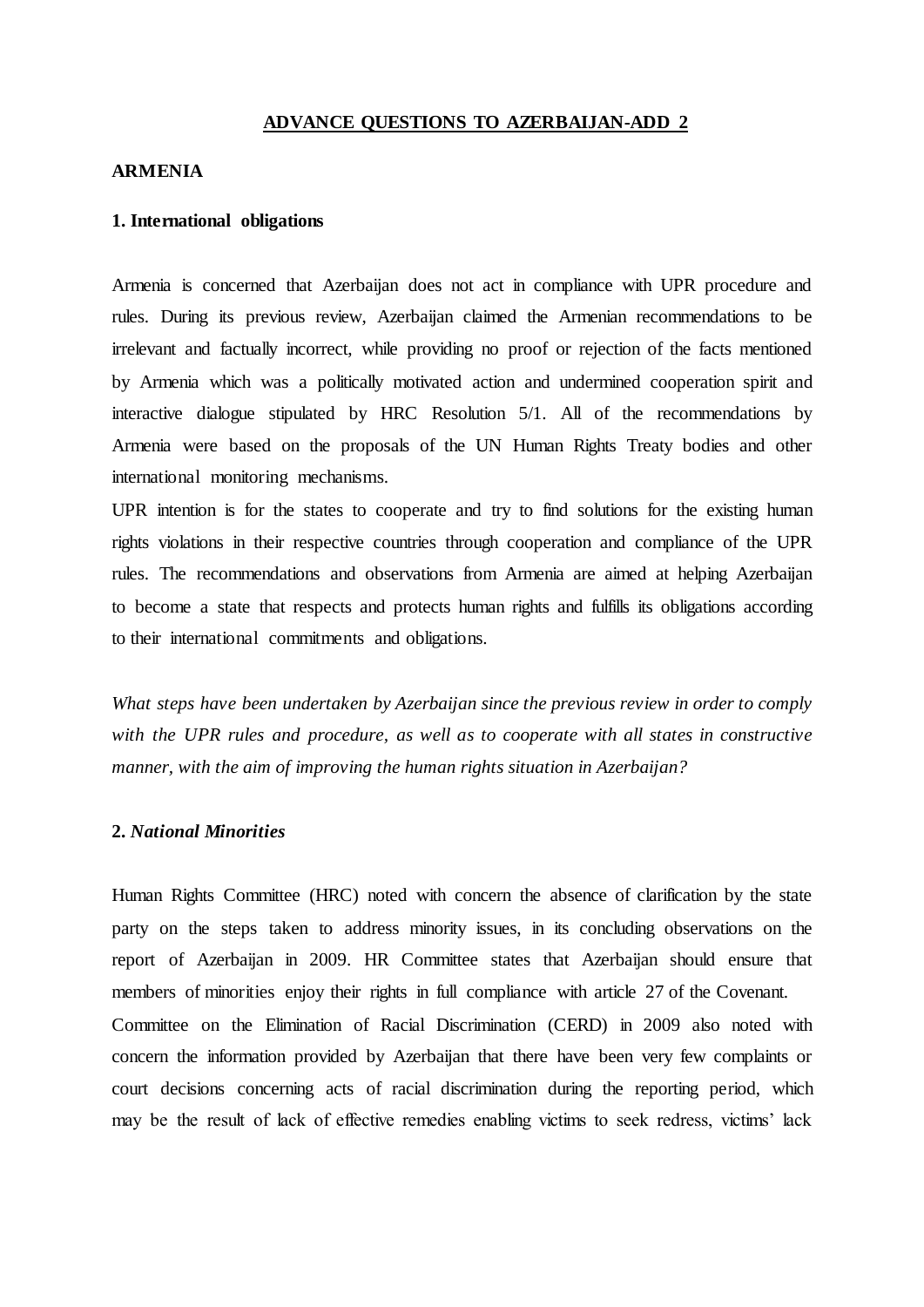of awareness of their rights, fear of reprisals, lack of confidence in the police and judicial authorities, or the authorities' lack of attention or sensitivity to cases of racial discrimination. According to resolution CM/ResCMN(2008)11 on the implementation of the Framework Convention for the Protection of National Minorities, Azerbaijan must take all appropriate measures to ensure that persons belonging to national minorities can freely exercise their rights to freedom of expression, of association and of peaceful assembly and to combat all manifestations of hostility directed against persons and organizations promoting minority rights.

*What steps has the Government of Azerbaijan undertaken in realization of these recommendations?*

## *3. Freedom of Religion*

NRW noted that despite the accepted recommendation of the previous UPR regarding the right to freedom of religion, Azerbaijan introduced further restrictions: constitutional amendments passed in 2009 and 2011 tightened restrictions on all religious activity, requiring all religious communities to reregister, dramatically increasing fines for unauthorized religious activity and requiring all religious groups to seek prior authorization to gather.

Human Rights Committee remains concerned that no legal provision regulates the status of conscientious objectors to military service.

The Committee recommends that a law exempting conscientious objectors from compulsory military service and providing for alternative civilian service of equivalent length be adopted at an early date in compliance with article 18 of the ICCPR and the Committee's general comment No.22 (1993) on article 18.

European Commission against Racism and Intolerance (ECRI) in its 2011 report also notes certain restrictive practices and legislative provisions with respect to religious communities have been tightened following the enactment of amendments to the law on freedom of religion in 2009, and religious communities whose applications for registration are still pending are exposed to a risk of arbitrary treatment.

We also note the concerns of the civil society that the freedom of religion is constantly being violated in Azerbaijan through reportedly monitoring and unwarranted raids that continue to take place across Azerbaijan, closing down various houses of worship and fining members of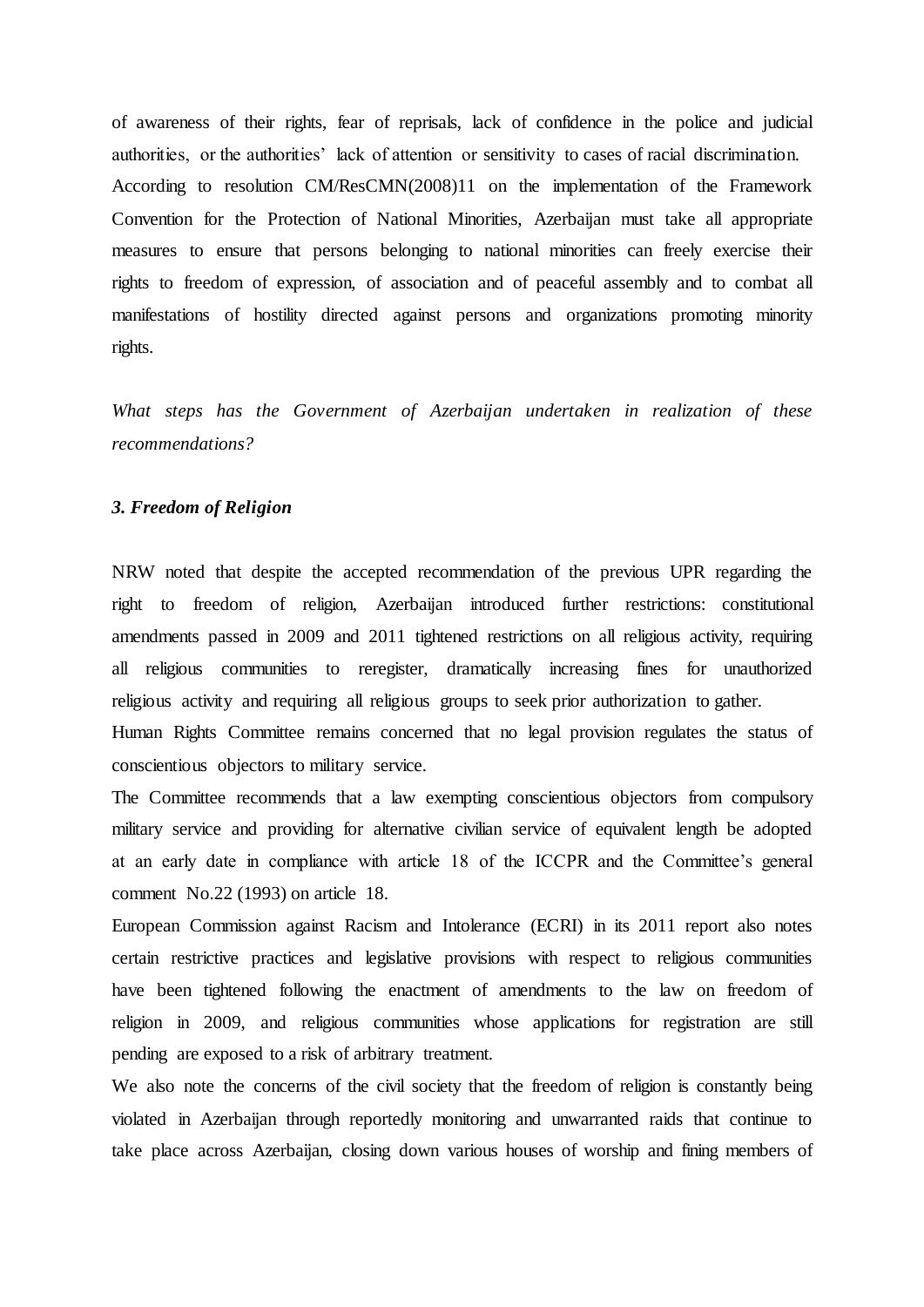their congregations, confiscating the religious materials and harassing and detaining members of Muslim and Christian groups.

In December 2011 Criminal Code Article 168.1 came into force, which punishes "Creation of a group carrying out activity under the pretext of spreading a religious faith and carrying out religious activity and by this illegally harming social order, or harming the health of citizens or violating the rights of citizens irrespective of the form of infringement, as well as distracting citizens from performance of duties established by law, as well as leadership of such a group or participation in it".

*What steps has the Government of Azerbaijan undertaken for the adoption of law exempting conscientious objectors from compulsory military service and providing for alternative civilian service of equivalent length?*

*What is Azerbaijan doing to address the concerns on the violations of freedom of religion mentioned above, mainly on ending the requirement of registration and practices of unwarranted raids and religious discrimination? Is Azerbaijan considering changing Article 168.1 of the Criminal Code and bringing it in compliance with the standards of international human rights law?*

#### **4. The freedom of expression/freedom of information**

Human Rights Committee has raised concern over reports of a pattern of harassment and criminal libel suits or hooliganism charges against journalists. Furthermore, the Committee is concerned at reports of killings or beatings of journalists which have not been elucidated.

European Parliament in its 2012 resolution on the human rights situation in Azerbaijan (2012/2654(RSP) notes that press and media freedom are often flouted, and unrestricted digital freedom, including the freedom of expression and assembly online, is not guaranteed in practice. It "calls on the Azerbaijani authorities to immediately stop all actions aimed at suppressing the freedom of expression and assembly, as this is incompatible with Azerbaijan's commitments regarding democracy, the protection of human rights and fundamental freedom… ".

Thomas Hammarberg, Commissioner for Human Rights of the Council of Europe, in the report following his visit to Azerbaijan on March 1-5, 2010, stated that he is particularly concerned by cases of threats, harassment, and violence against journalists or human rights activists which have not been investigated.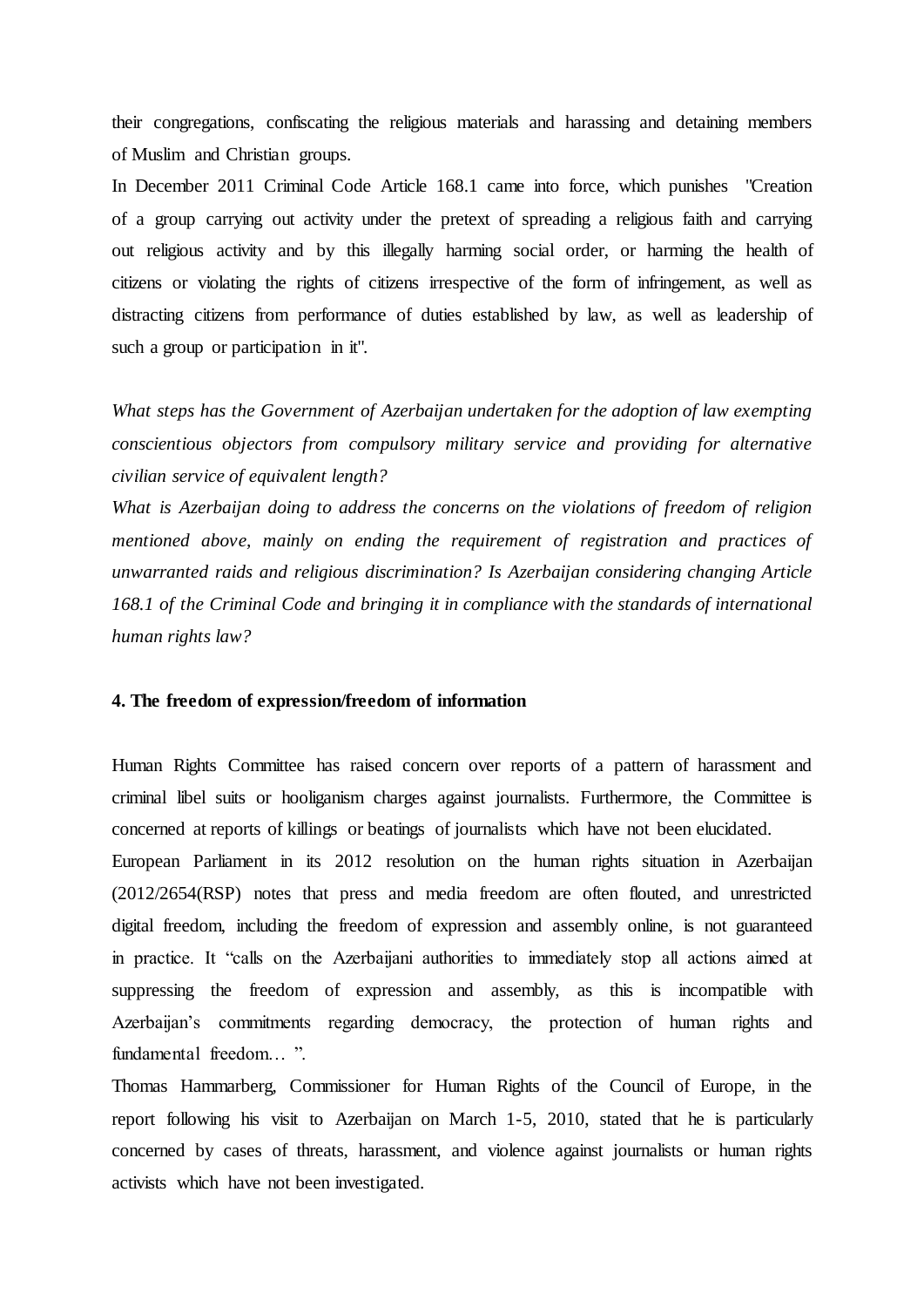Armenia notes the concerns of the Human Rights Committee, European Parliament, UN High Commissioner for Human Rights, Council of Europe Commissioner for Human Rights and the civil society about the ban on the realization of the freedom of expression and freedom of information in Azerbaijan, especially in the context of the realisation of the right to the truth. The civil society reports many cases of harassment and suppression human rights defenders, journalists, writers, who have the courage to seek the truth against the views that try to mislead not only the international community, but also citizens of Azerbaijan themselves.

What is being done by the government of Azerbaijan for the realization of the freedom of *expression and the freedom of information implying the right to seek and know the truth and to stop the harassment and intimidation of people who express their own views that are different from that of the imposed by the authorities of Azerbaijan?*

*What is being done to ensure the exercise of freedom of expression in the country? What is being done to release the journalists that were imprisoned for expressing their views? What is being done to investigate and punish the cases of harassment and intimidation of journalists?* 

## *5. Arbitrary Detention*

Human Rights Committee is concerned about the arrest and detention on remand of individuals who had expressed opinions in non-conventional media, no explanation was provided as to why the arrest took place after the individuals had reported to the police attacks on themselves and why the judicial proceedings against them for hooliganism were not held in public.

Committee against Torture is also concerned over the inadequate legal safeguards for detainees, which include, inter alia, restricted access to independent doctors and public defenders and failure to notify detainees of their rights at the time of detention, including their rights to contact family members. The Committee is also concerned at the shortage of public defenders in the State party, and at allegations that the quality of legal aid is low as a result of inadequate resources. In addition, the Committee notes with concern allegations that suspects are purposefully detained for delayed periods as witnesses and are thus denied basic legal safeguards, and only later have their status changed to that of a suspect.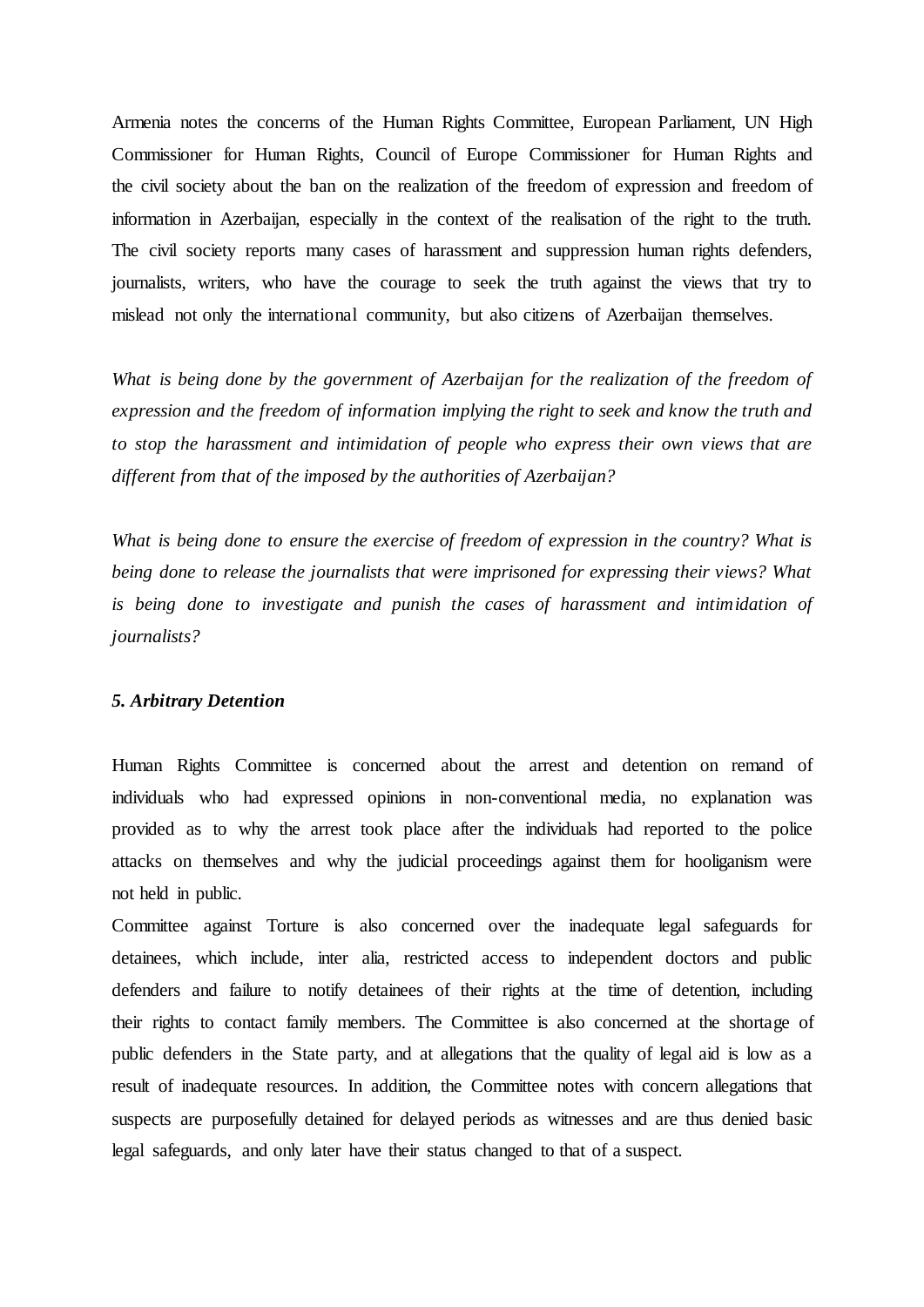Human Rights Watch in its 2012 report stated that imprisonment on politically motivated charges is a continuing problem in Azerbaijan. The authorities still refuse to grant a visa to the Council of Europe Parliamentary Assembly's Rapporteur on Political Prisoners in Azerbaijan, who has never been allowed to visit Azerbaijan since being appointed in March 2009.

*What is being done to release the political prisoners and combat arbitrary detention? When will Azerbaijan allow the Council of Europe Parliamentary Assembly's Rapporteur on Political Prisoners to visit the country?* 

#### *6. Torture/Ill-treatment*

Committee against Torture notes with concern the allegations of widespread and routine use of torture or ill-treatment of detainees in police custody, including before their official registration and during pretrial detention. CAT is also concerned at the reported prevalence of violence and ill-treatment of conscripts in the army, commonly called *Dedovshchina* (hazing or bullying), which has reportedly led to serious injuries, and of a large number of unexplained deaths of conscripts, including suicides.

The civil society brings numerous examples of the existence of ill-treatment and torture in custody that continue with impunity in Azerbaijan – people were brutally beaten, while later claimed to die of certain diseases. In many cases, no investigation is conducted into the deaths of the prisoners and detainees.

*What is the Government doing to stop torture and ill-treatment in custody? Were investigations conducted and what concrete examples can you provide?*

#### 7. *Women's Rights*

Committee on the Elimination of Discrimination against Women (CEDAW) expresses its concern about the deep-rooted patriarchal attitudes subordinating women and the strong stereotypes regarding their roles and responsibilities in the family and society, which constitute a significant impediment to the implementation of the Convention and are a root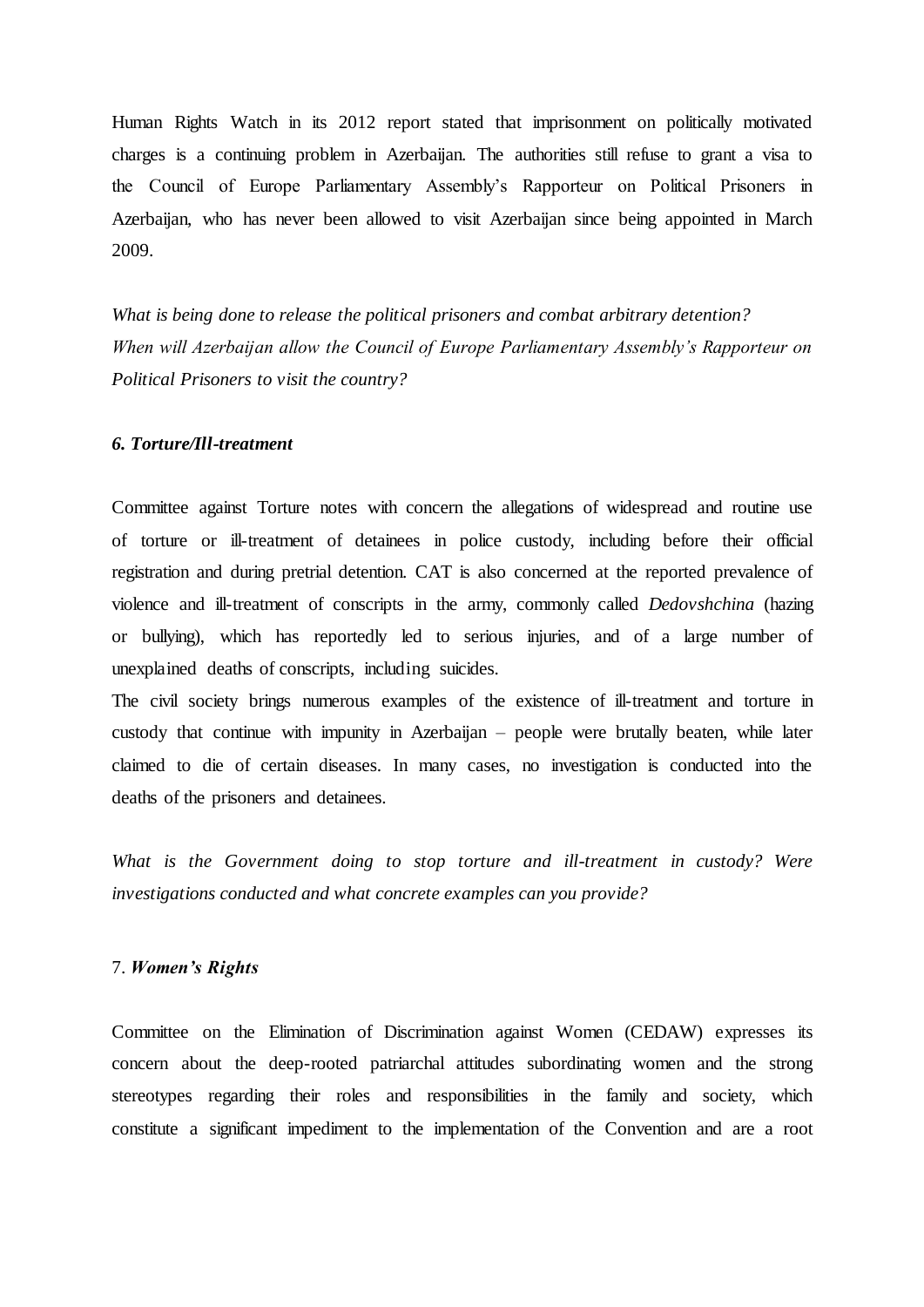cause of women's disadvantaged position in political life, the labor market, education and other areas.

The Committee remains concerned about the prevalence of violence perpetrated against women and girls in Azerbaijan, including domestic violence and other forms of sexual abuse. The Committee is concerned that such violence appears to be at times socially legitimized by a culture of silence and impunity and is socially accepted. It is also concerned about the lack of sufficient shelters and a comprehensive network of referral and rehabilitation centers for victims of violence.

CEDAW remains concerned at insufficient access to adequate general health-care services and reproductive health-care services for women, especially for those living in rural and remote areas, and internally displaced and refugee women; high maternal and infant mortality rate; and rise in abortion rate.

*Are there any studies or campaigns aimed at combating gender stereotyping and discrimination in Azerbaijan? What steps are taken by the country to empower women? What statistics can you provide on the cases of investigation and punishment of the violence against women?*

*What is Azerbaijan doing to improve reproductive health and decrease the maternal and infant mortality in the country?*

## **8. Refugees and IDPs**

Armenia is concerned about the situation of refugees and IDPs in Azerbaijan. We are concerned about the politicization of IDPs which is a frequently-used tactic by the government of Azerbaijan, the aim of which is incitement of hatred towards Armenia and Armenians. Very often, the authorities use the plight of IDPs as an excuse against the international criticisms on the government's poor human rights record. We strongly condemn any use of IDPs and refugees in the political interests by Azerbaijani Government.

400 thousand Armenian refugees have fled Azerbaijan and are still waiting for the lawful compensation by the Azerbaijani authorities. Many of those who were not killed during the pogroms and massacres in Sumgait, Baku, Kirovabad and elsewhere, had to flee the country overnight, leaving behind all their savings, personal belongings, movable and immovable property.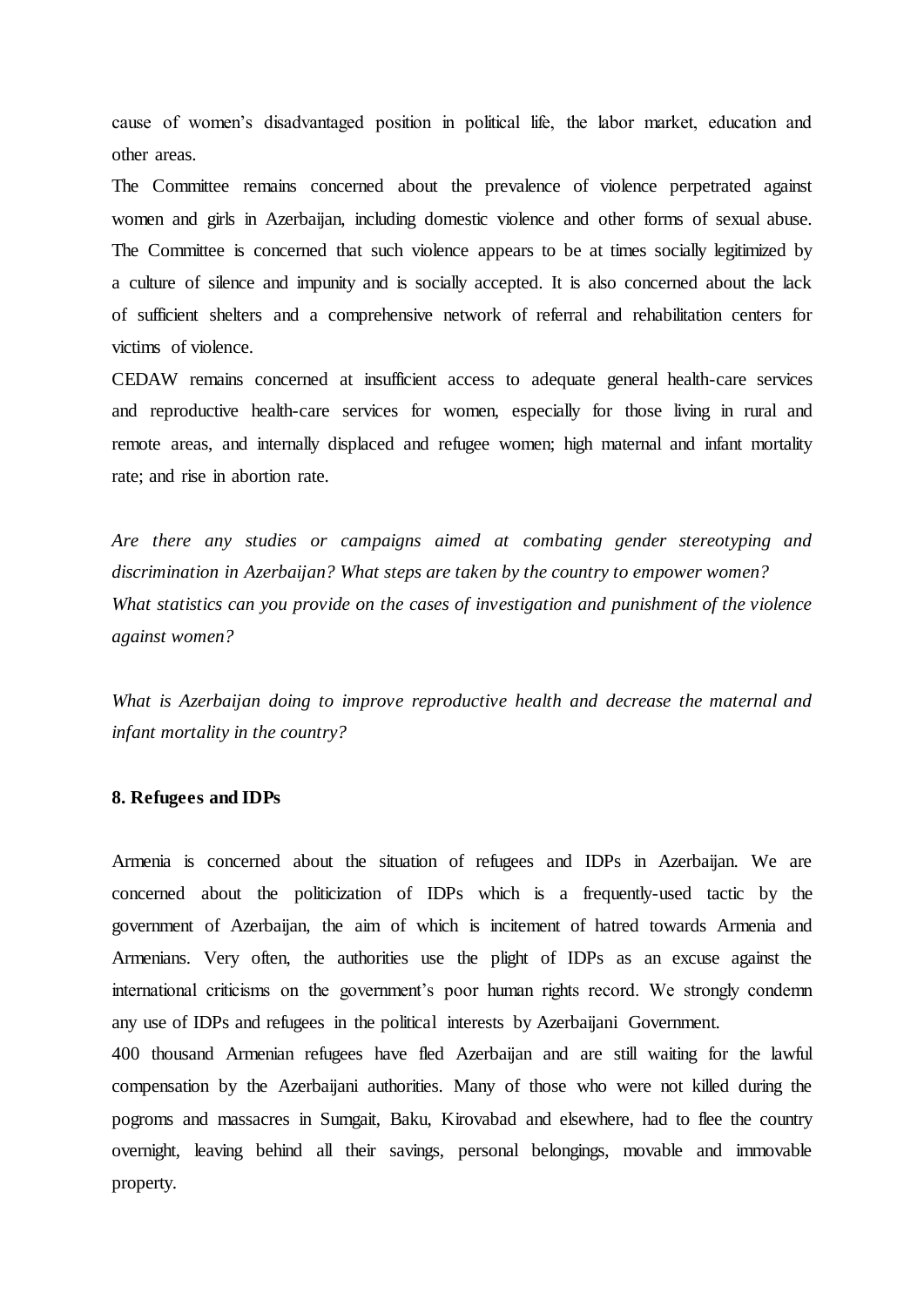*What is being done to integrate the IDPs and refugees in the Azerbaijani society? What steps are taken to combat and avoid the use of refugees and IDPs for political purposes?*

*What steps is the Government of Azerbaijan planning to take for the compensation of the refugees that have fled Azerbaijan?*

#### *9. Corruption*

Human Rights Committee notes the reports that corruption within the judiciary remains a problem. The civil society, reporting the cases of corruption in judicial system, is also concerned that in the result of high rates of corruption, the judicial system and justice become ineffective and biased in Azerbaijan.

The Committee on the Rights of the Child expresses grave concerns about the severity and pervasiveness of corruption among, *inter alia*, municipal authorities, as well as health-care and education professionals in the State party, which constitute a serious obstacle to the effective use of the State party's resources and the implementation of the Convention. Furthermore, the Committee is concerned that current sanctions against perpetrators of corruption are not commensurate with the seriousness of the offences.

Freedom House notes that 2011 anticorruption campaign was a loosely veiled attempt to improve the regime's image and prevent the type of mass antigovernment protests. The campaign required state agencies to dismiss officials guilty of engaging in corrupt practices and publish lists of dismissed offenders. However, the media reported that some dismissal lists contained the names of dead or retired civil servants. High-level officials were neither forced to disclose their assets, nor held accountable when implicated in corrupt activities. Owing to the continued lack of transparency in oil revenue expenditures and a lack of political will to genuinely address systemic corruption, Azerbaijan's corruption rate is disturbing.

*What specific steps are taken to combat corruption in the country, including among the highranking officials and the judicial system?* 

## **10. Armenians as a Vulnerable Group, Armenia as a Targeted State**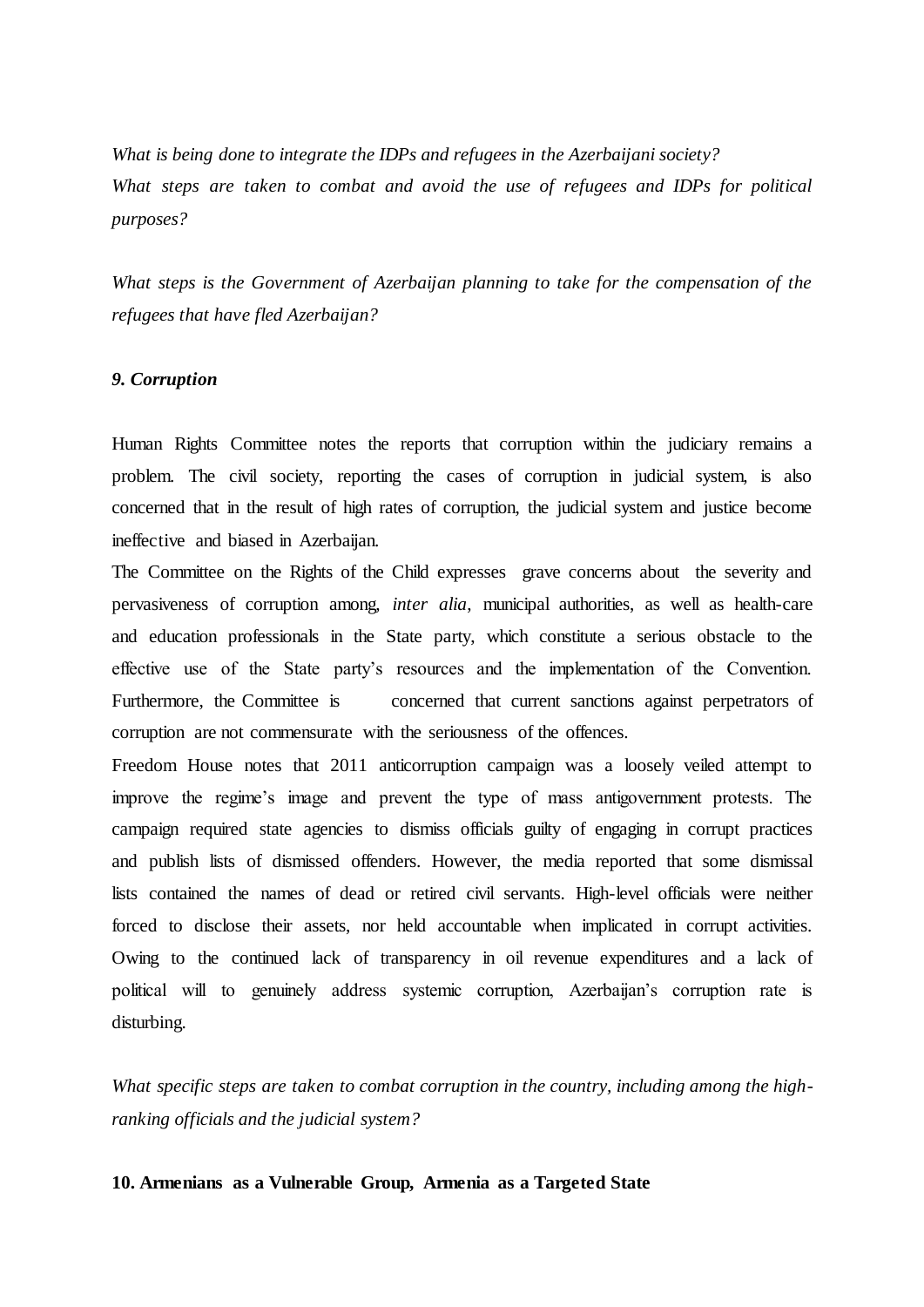**1.** In its September 2009 report Committee on the Elimination of Racial Discrimination (CERD) raises concerns about the ongoing discrimination against ethnic Armenians living in Azerbaijan, noting that the information provided by Azerbaijan in this regard contradicts the information received by numerous national and international non-governmental sources. The Committee recommends that the State party takes steps to prevent and combat hostile attitudes towards ethnic Armenians living on its territory, including through information campaigns and education of the general public. Furthermore, in light of its general recommendation No. 19 on article 3 of the Covenant, the Committee encourages the Azerbaijan to monitor all tendencies which may give rise to racial or ethnic *de facto* segregation and endeavor to combat the negative consequences of such tendencies.

*What specific steps were undertaken by Azerbaijan to implement the recommendations by CERD to prevent and combat hostile attitude towards Armenians living in Azerbaijan? What "information campaigns and education of general public" has been undertaken by Azerbaijan in this regard?*

*2.* In the same report the Committee on the Elimination of Racial Discrimination (CERD) is also concerned that despite numerous ethnic Armenians living on the territory of Azerbaijan, no information was provided as to whether education and instructions are provided in the Armenian language in schools. The Committee recommends that Azerbaijan establishes a public school network offering teaching *inter alia* in Armenian language. Besides, Azerbaijan is also party to the Council of Europe Framework Convention on the National Minorities, which provides that the state parties shall ensure, inter alia, "that persons belonging to those minorities have adequate opportunities for being taught the minority language or for receiving instruction in this language."

*What steps have been or are being undertaken by Azerbaijan to implement CERD recommendation, as well as its obligations under the Council of Europe Framework Convention for National Minorities to provide education in Armenian language in schools?*

3. European Commission against Racism and Intolerance (ECRI) in its 2011 Report on Azerbaijan is concerned that the constant official and media negative discourse concerning the Republic of Armenia sustain a negative climate of opinion regarding people of Armenian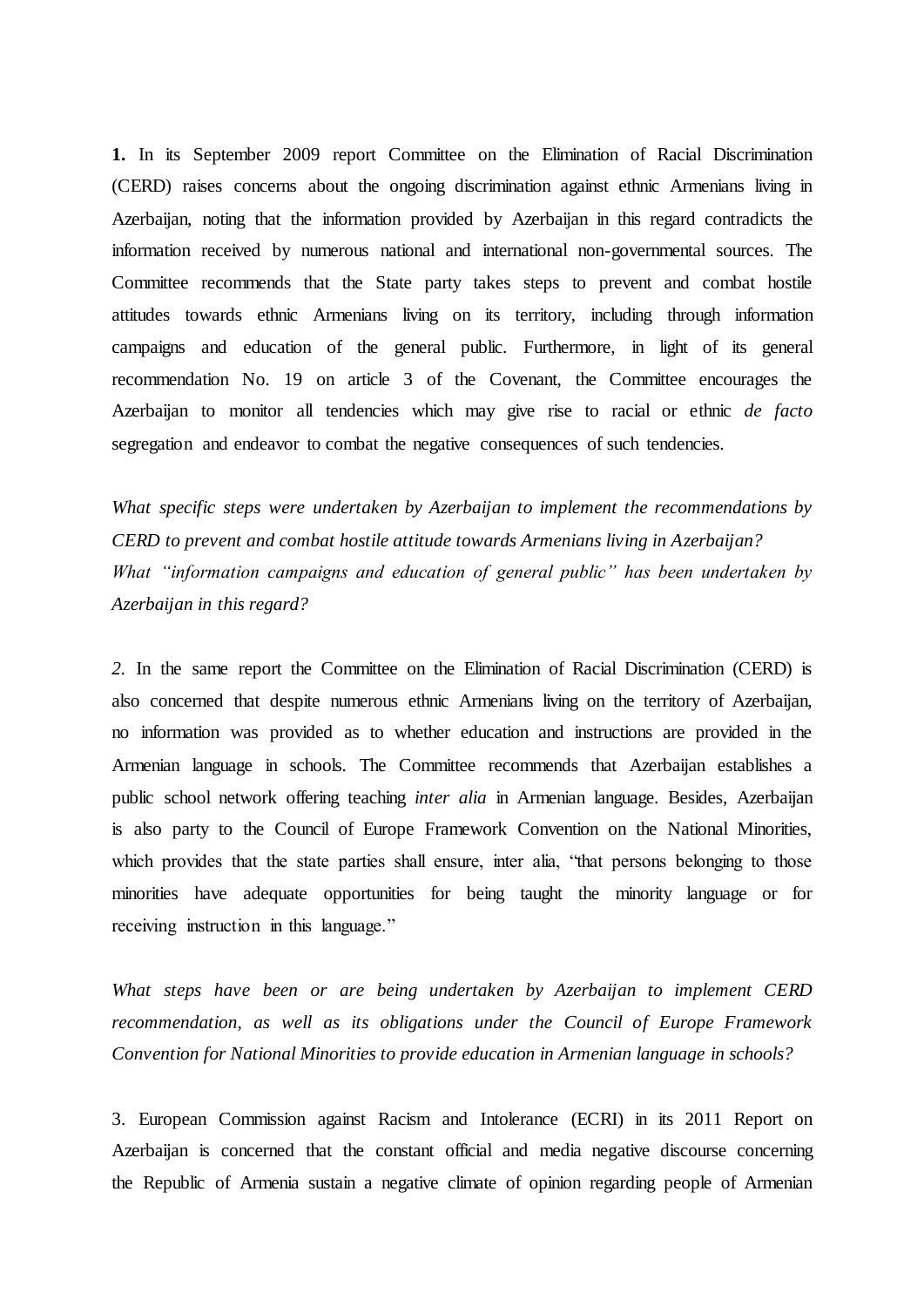origin, who remain vulnerable to discrimination. ECRI also underlines that the assertions by the authorities of Azerbaijan about tolerant attitude towards the Armenians living in Azerbaijan does not correspond to the civil society reports that note that Armenians in Azerbaijan encounter discrimination in their daily lives.

ECRI urges "the authorities to work actively to improve the climate of opinion concerning Armenians under Azerbaijan's jurisdiction", if there are any left. ECRI strongly encourages Azerbaijan to influence the media, without encroaching on their editorial independence. It is paramount to ensure that any relevant reporting does not contribute to creating an atmosphere of hostility and rejection towards members of any group coming within ECRI's mandate. It again recommends that the authorities engage in a debate with the media and other relevant players on how this could best be achieved.

It underlines that all the political parties must take a firm stance against all forms of racism, discrimination and xenophobia and convey a clear political message in favor of diversity and pluralism; they must also avoid addressing issues of relevance to the Armenians in a negative light.

*Have any concrete measures been undertaken by the Government to implement ECRI recommendations mentioned above to engage in a debate with media and other relevant players to avoid addressing the issues relating to Armenians in constant negative light?*

*What steps have been undertaken to combat the official negative discourse by political parties and state officials directed against Armenians?* 

4. In 2004 during a NATO Partnership for Peace training program in Budapest the Azerbaijani officer Ramil Safarov brutally axed the Armenian officer Gurgen Margaryan, while the latter was asleep. Ramil Safarov was sentenced to life imprisonment in Hungary. In August 2012 Hungary extradited the convicted murderer to Azerbaijan but despite the diplomatic assurances given by Azeri authorities to Hungary that Safarov would continue his imprisonment if extradited, Azerbaijan's President pardoned the murderer upon his arrival in Baku. Elmira Suleymanova, the human rights commissioner (ombudsman) of Azerbaijan, declared that Safarov's punishment was far too harsh and that "Safarov must become an example of patriotism for the Azerbaijani youth."

The international community, including the UN Secretary General, OSCE Minsk Group Co-Chairs, President of the European Parliament, Secretary General of Council of Europe,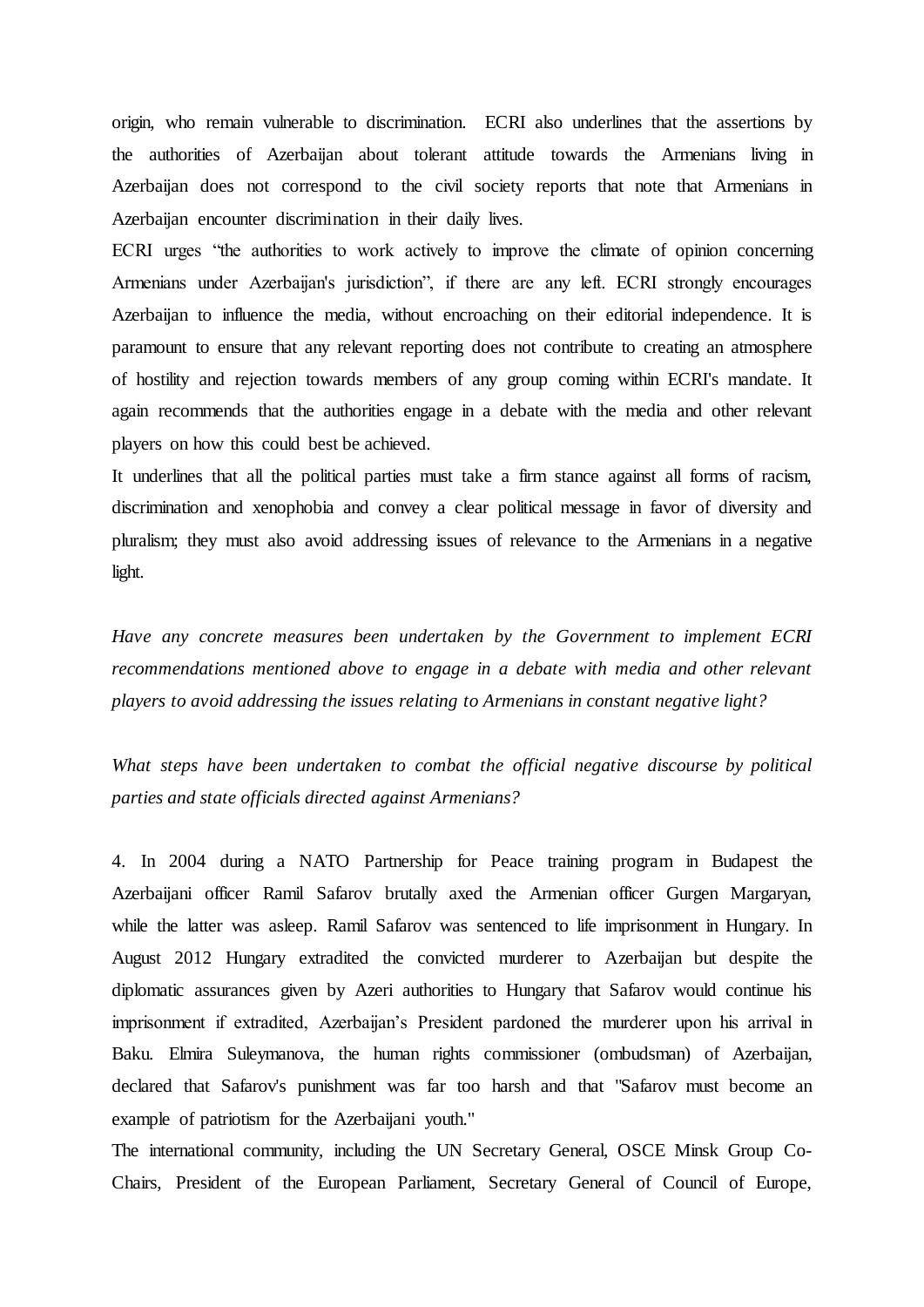Commissioner for Human Rights of the Council of Europe, President of the Parliamentary Assembly of the Council of Europe and many other officials, states and civil society representatives condemned the act of glorification of the convicted murderer by the Azerbaijani authorities as a major human rights violation, leading to impunity for murderers and further extends the atmosphere of hatred and racial discrimination, xenophobia towards Armenians.

OHCHR expressed "serious concern that the President had pardoned Ramil Safarov." OHCHR further stated "that international standards regarding accountability for serious crimes should be upheld, and ethnically motivated hate crimes of this gravity should be deplored and properly punished, not publicly glorified by leaders and politicians". All of these calls by the international community remain ignored by the Azerbaijani authorities up to date.

*What was or is being done to bring Azerbaijani policies in line with universal values and human rights, which in its turn would guarantee inadmissibility of impunity, glorification of crimes and criminals, in order to avoid making the case of pardoning a very dangerous precedent in Azerbaijan?*

5. Civil society and media continuously reported about the harassment of the writer Akram Aylisli and the escalation after the publication of his book. His novel includes a description of violence by ethnic Azeris against Armenians during the late 1980s and beginning of 1990s. Aylisli told that he saw the novel as an appeal for friendship between the two nations. The book caused a new wave of hate speech, xenophobia against Armenians.

Besides the fact that the son and the wife of the writer were fired from their jobs, Hafiz Haciyev, the leader of the pro-government political party Muasir Musavat said his party would pay \$13,000 to anyone who would cut Aylisli's ear off. This is a clear indication and fact which reveals the existing human rights situation in the country and the hatred and xenophobia, *inter alia*, of the political parties of Azerbaijan towards Armenians.

*What is being done by the Azerbaijani government to end the hostile campaign of intimidation against the writer Akram Aylisli and investigating people responsible for making threats against the writer and ensuring his personal safety and security?*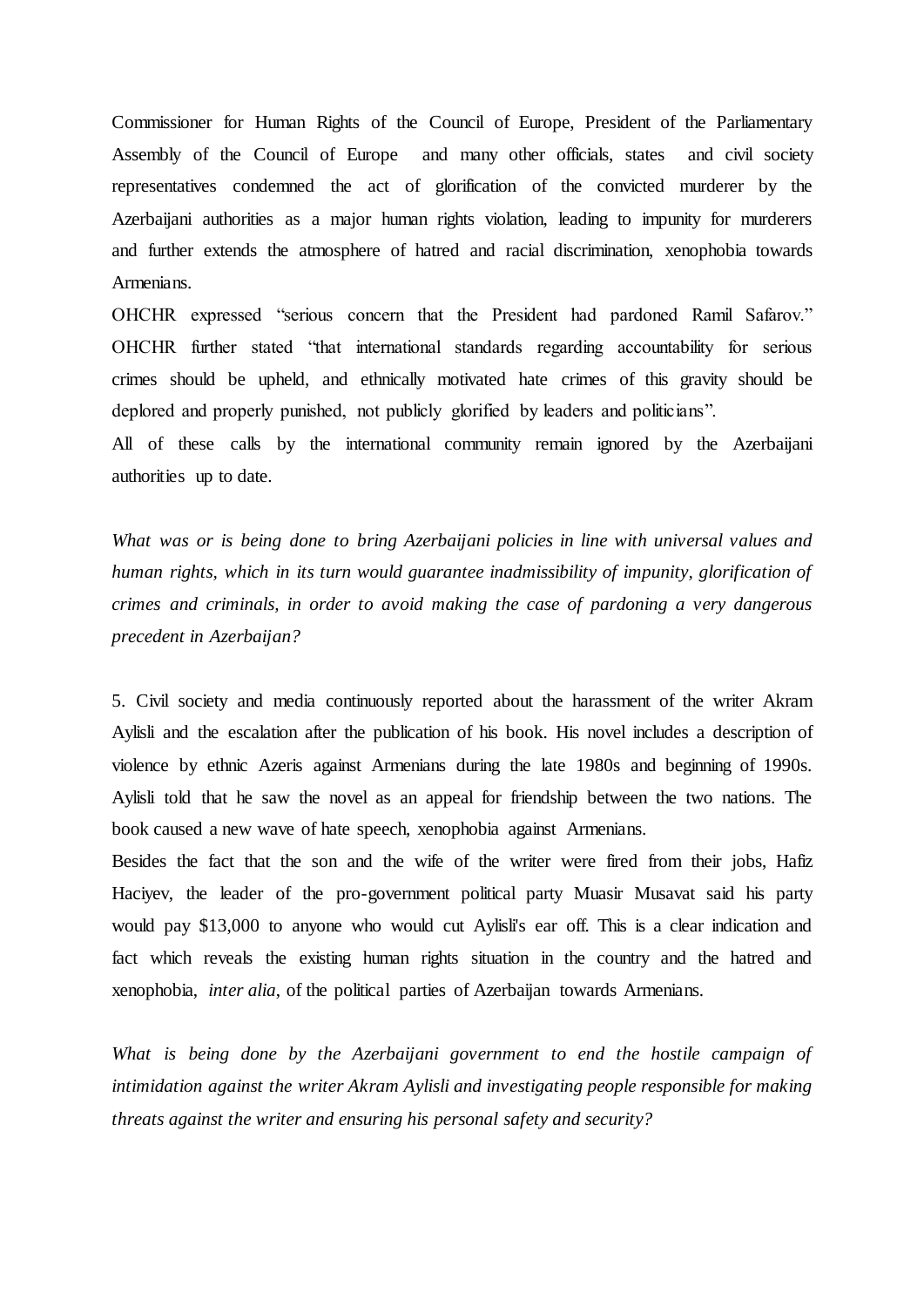6. In 2006 Azerbaijan destroyed the Armenian medieval monuments "khachkars" (crossstones) in Julfa, Nakhijevan. The destruction is well documented in video and photo materials. This act was not only the violation of cultural rights of Armenians, but also violation of their freedom of religion as Julfa cemetery and cross-stones were part of the Christian faith of Armenians that once lived in Nakhijevan. Since 2006 despite the criticism of the international community, no efforts were made to investigate and punish those who destroyed the medieval cultural heritage of Armenians, simultaneously violating their freedom of religion.

*What is being done by the Government to investigate and punish those who have issued relevant orders for the destruction of the thousand year old monuments and those responsible for the brutal and complete destruction of Armenian cultural heritage and for the violation of religious and cultural rights of the Armenians living in Azerbaijan?*

7. After the tragic Armenian massacres in Baku, Sumgait, Kirovabad and the collapse of the Soviet Union, people of Nagorno-Karabakh, realizing they can no longer live being discriminated and attacked, being subject to violence and human rights violations, having all the rights prescribed by laws of the Soviet Union, after conducting the referendum in accordance with all democratic standards and norms, proclaimed in 1991 independence, thus realizing their right to self-determination.

The Human Rights Committee in its concluding observations in 1994 has expressed regret for the position adopted by Azerbaijan in its first report submitted under the ICCPR, regarding the principle of self-determination. The Committee has recalled that under Article 1 of the Covenant, the principle applies to all peoples.

*When will Azerbaijan fulfill its obligations under ICCPR, in particular Article 1, aimed at the recognition of the right to self-determination of the people of Nagorno-Karabakh?* 

## **SPAIN**

- ¿Se ha aprobado alguna medida para garantizar el pleno disfrute por parte de toda la población, especialmente grupos étnicos en zonas rurales y de difícil acceso a los derechos económicos, sociales y culturales?